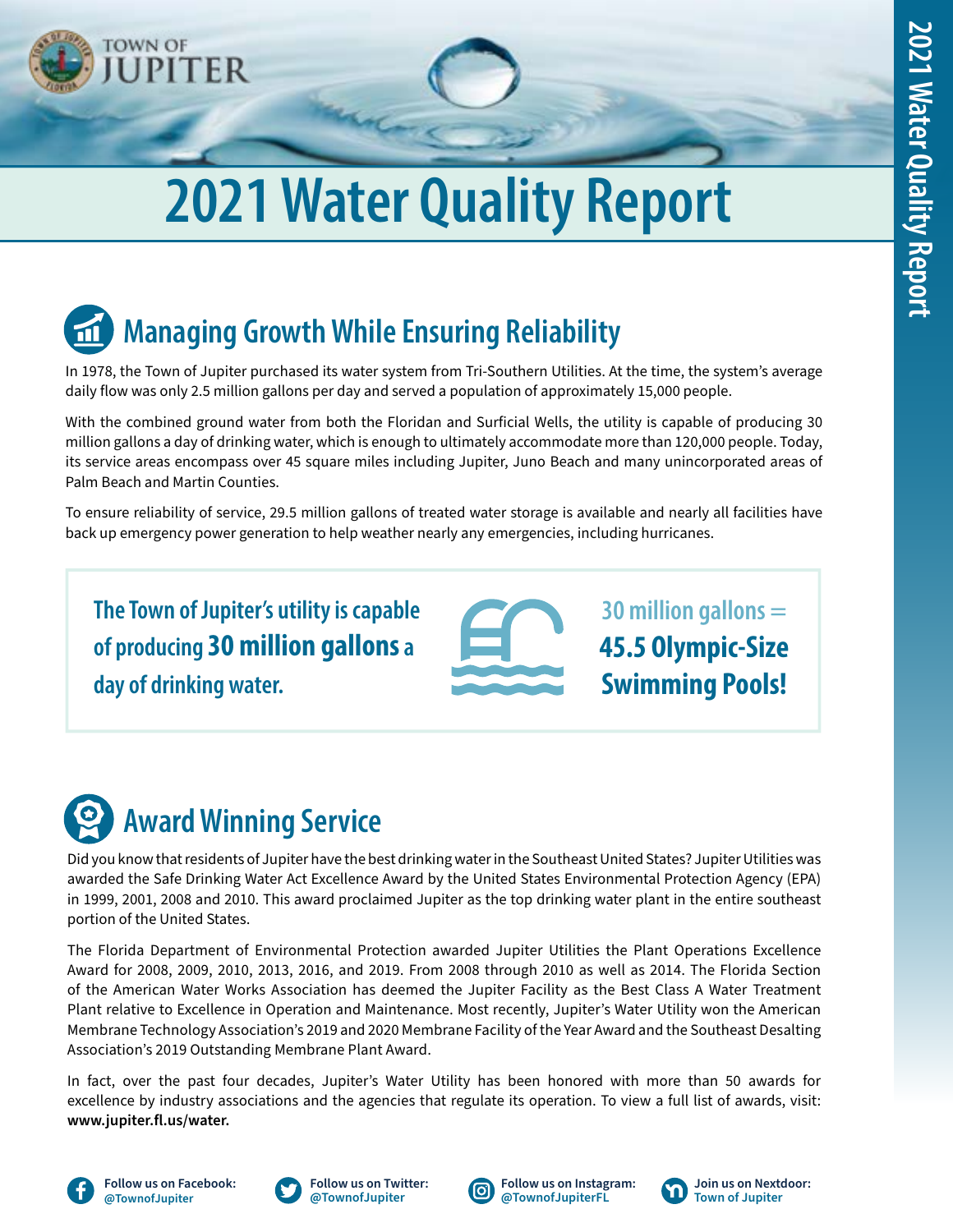## **Jupiter's Treated Water Quality Results**

The following tables list substances that may be found in your tap water, as well as the EPA's established acceptable levels of these contaminants. We are pleased to report that our drinking water meets all federal and state requirements. More information about contaminants and potential health effects can be obtained by calling the EPA Safe Drinking Water Hotline, **800-426-4791**.

The Town of Jupiter Utilities routinely monitors for contaminants in your drinking water according to federal and state laws, rules and regulations. Except where indicated otherwise, this report is based on the results of our monitoring for the period January 1 to December 31, 2021. The state allows some contaminants to be monitored less than once per year because the concentration of these elements do not change frequently. Some of our data, though representative, are more than one year old. Therefore, data obtained before January 1, 2021 presented in this report is from the most recent testing done in accordance with current laws, rules, and regulations.

The Town of Jupiter Utilities has also been monitoring for unregulated contaminants (UCs) as part of a study to help the EPA determine the occurrence of UCs in drinking water and whether or not these contaminants need to be regulated. At present, no health standards (for example, maximum contaminant level) have been established for UCs. If you would like more information, call the Safe Drinking Water Hotline at **800-426-4791**.

In addition to the items listed in the charts below, we test for the presence of more than 100 other contaminants that do not appear in any detectable amounts. These contaminants include 14 inorganic compounds such as arsenic and mercury; 21 volatile organic compounds such as trichloroethylene; 30 pesticides and polychlorinated biphenyls (PCBs) such as chlordane; unregulated contaminants, including 47 unregulated organic contaminants; two metals; eight pesticides and one pesticide manufacturing byproduct; three alcohols; and three semi-volatile organic chemicals. We also perform 128 microbiological analyses on a monthly basis for total coliform in the distribution system.

We constantly monitor the water supply for various contaminants. From January 1 to December 31, 2021, radon was detected in the finished water supply one out of four times. The maximum result was 10.9 pCi/L. There is no federal regulation for radon levels in drinking water. Radon is a radioactive gas that you can't see, taste or smell, and is a known human carcinogen. It can move up through the ground and into a home through cracks and holes in the foundation, and to a lesser extent, it can permeate indoor air when released from tap water during household activities such as showering and washing dishes. Exposure to air-transmitted radon over a long period may cause adverse health effects. If you are concerned about radon in your home, contact the EPA's Radon Hotline, **800-SOS-RADON**, for more information.

#### **LEAD AND COPPER (TAP WATER)**

| <b>CONTAMINANT AND</b><br><b>UNIT OF</b><br><b>MEASUREMENT</b> | DATE OF SAMPLING AL EXCEEDED   90TH PERCENTILE  <br>(MO/YR) | Y/N | <b>RESULTS</b> | NO. OF SAMPLING I<br>SITES EXCEEDING   MCLG   (ACTION  <br><b>THE AL</b> |     | <b>AL</b><br>LEVEL) | <b>LIKELY SOURCE OF</b><br><b>CONTAMINATION</b>                                                          |
|----------------------------------------------------------------|-------------------------------------------------------------|-----|----------------|--------------------------------------------------------------------------|-----|---------------------|----------------------------------------------------------------------------------------------------------|
| <b>COPPER</b><br>(TAP WATER) (PPM)                             | 8/21                                                        | N   | 0.195          |                                                                          | 1.3 | 1.3                 | Corrosion of household plumbing system; erosion of<br>natural deposits; leaching from wood preservatives |
| <b>LEAD</b><br>(TAP WATER) (PPB)                               | 8/21                                                        | N   | 1.18           | 0                                                                        | o   | 15                  | Corrosion of household plumbing system; erosion of<br>natural deposits                                   |

#### **STAGE 1 DISINFECTANTS AND DISINFECTION BY-PRODUCTS**

| <b>DISINFECTANT OR</b><br><b>CONTAMINANT AND</b><br><b>UNIT OF MEASUREMENT</b> | <b>DATE OF SAMPLING</b><br>(MO/YR) | <b>MCL or MRDL</b><br><b>VIOLATION</b><br>VN. | <b>LEVEL</b><br><b>DETECTED</b> | <b>RANGE OF</b><br><b>RESULTS</b> | <b>MCLG</b><br>$\overline{\phantom{a}}$ OR MRDLG | <b>MCL</b><br><b>OR MRDL</b> | 'LIKELY SOURCE OF.<br><b>CONTAMINATION</b> |
|--------------------------------------------------------------------------------|------------------------------------|-----------------------------------------------|---------------------------------|-----------------------------------|--------------------------------------------------|------------------------------|--------------------------------------------|
| <b>CHLORAMINES (PPM)</b>                                                       | $1/21 - 12/21$                     | N                                             | $3.41$ PPM                      | $0.51 - 4.8$                      | $MRDLG = 4$                                      | $MRDL = 4.0$                 | Water additive used to control microbes    |

For bromate, chloramines or chlorine, the level detected is the highest running annual average (RAA), computed quarterly, of monthly averages of all samples collected. The range of results is the range of results of all the individual samples collected during the past year.

#### **STAGE 2 DISINFECTANTS AND DISINFECTION BY-PRODUCTS**

| <b>CONTAMINANT AND</b><br><b>LUNIT OF MEASUREMENT</b> | <b>DATE OF SAMPLING</b><br>(MO/YR) | <b>MCL</b><br>VIOLATION Y/N DETECTED RESULTS | <b>LEVEL</b> | RANGE OF MCLG |     | <b>MCL</b> | LIKELY SOURCE OF<br><b>CONTAMINATION</b>  |
|-------------------------------------------------------|------------------------------------|----------------------------------------------|--------------|---------------|-----|------------|-------------------------------------------|
| <b>HALOACETIC ACIDS (HAA5) (PPB)</b>                  | $1/21 - 12/21$                     | N                                            | 0.96 PPB*    | $0 - 1.9$     | N/A | 60         | By-product of drinking water disinfection |
| <b>TOTAL TRIHALOMETHANES (TTHM) (PPB)</b>             | $1/21 - 12/21$                     | N                                            | 2.28 PPB*    | $0 - 3.2$     | N/A | 80         | By-product of drinking water disinfection |

\*highest Locational Running Annual Average (LRAA) at 12800 US-1, Juno Beach FL.

#### **INORGANIC CONTAMINANTS**

| <b>CONTAMINANT AND</b><br><b>UNIT OF MEASUREMENT</b> | <b>DATE OF</b><br><b>SAMPLING</b><br>(MO/YR) | <b>MCL</b><br><b>VIOLATION</b><br>Y/N | <b>LEVEL</b><br><b>DETECTED</b> | <b>RANGE OF</b><br><b>RESULTS</b> | <b>MCLG</b>  | <b>MCL</b> | <b>LIKELY SOURCE OF</b><br><b>CONTAMINATION</b>                                                                                                            |  |  |  |
|------------------------------------------------------|----------------------------------------------|---------------------------------------|---------------------------------|-----------------------------------|--------------|------------|------------------------------------------------------------------------------------------------------------------------------------------------------------|--|--|--|
| <b>BARIUM (PPM)</b>                                  | 2/20                                         | N                                     | 0.00177 PPM                     | N/A                               | $\mathbf{2}$ |            | Discharge of drilling wastes; discharge of metal refineries; erosion of natural deposits                                                                   |  |  |  |
| <b>FLUORIDE (PPM)</b>                                | 2/20                                         | N                                     | 0.0440 PPM                      | N/A                               | 4            | 4.0        | Erosion of natural deposits; discharge from fertilizer and aluminum factories. Water<br>additive which promotes strong teeth when at optimum levels of 0.7 |  |  |  |
| <b>NITRATE</b><br>(as Nitrogen) (PPM)                | 4/21                                         | N                                     | 0.0850 PPM                      | N/A                               | 10           | 10         | Runoff from fertilizer use; leaching from septic tanks, sewage; erosion of natural<br>deposits                                                             |  |  |  |
| <b>SODIUM (PPM)</b>                                  | 2/20                                         | N                                     | <b>51.0 PPM</b>                 | N/A                               | N/A          | 160        | Salt water intrusion, leaching from soil                                                                                                                   |  |  |  |

Results in the Level Detected column for inorganic contaminants are the highest average at any of the sampling points or the highest detected level at any sampling point, depending on the sampling frequency.

#### **RADIOACTIVE CONTAMINANTS**

| LCONTAMINANT AND<br>UNIT OF MEASUREMENT                    | <b>DATE OF SAMPLING</b><br>(MO/YR) | MCD<br><b>VIOLATION Y/N</b> | LEVEL<br><b>DETECTED</b> | <b>RANGE OF</b><br><b>RESULTS</b> | <b>MCLG</b> | MCL | LIKELY SOURCE OF<br><b>CONTAMINATION</b> |
|------------------------------------------------------------|------------------------------------|-----------------------------|--------------------------|-----------------------------------|-------------|-----|------------------------------------------|
| <b>RADIUM 226+228 or</b><br><b>Combined Radium (pCi/L)</b> | 2/20                               |                             | 2.3                      | N/A                               |             |     | Erosion of natural deposits              |

Results in the Level Detected column for radioactive contaminants are the highest average at any of the sampling points or the highest detected level at any sampling point, depending on the sampling frequency.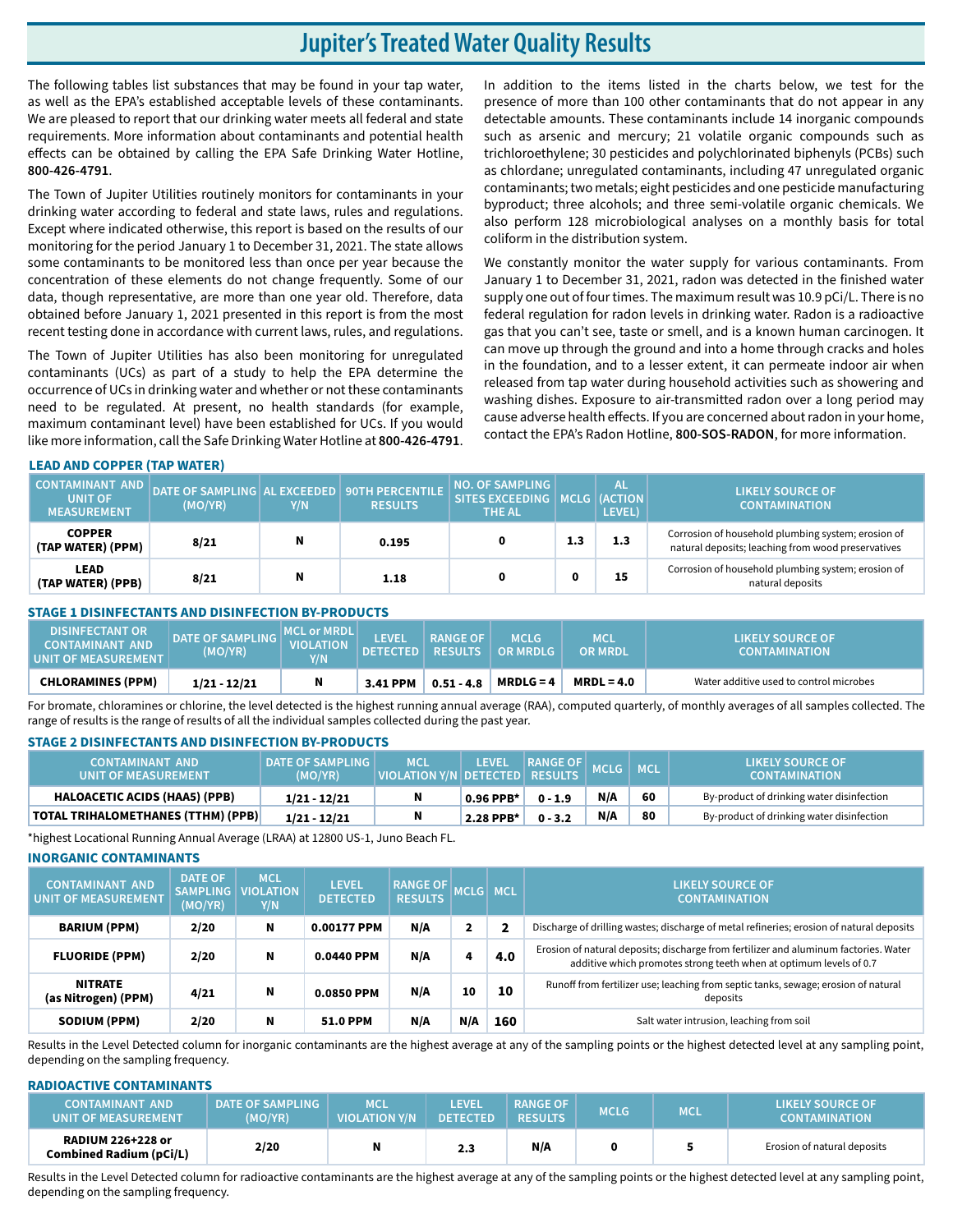## **Drinking Water Quality**

The sources of drinking water (both tap water and bottled water) include rivers, lakes, streams, ponds, reservoirs, springs and wells. As water travels over the surface of the land or through the ground, it dissolves naturally occurring minerals and, in some cases, radioactive material, and can pick up substances resulting from the presence of animals or from human activity.

Contaminants that may be present in source water include:

**Microbial contaminants**, such as viruses and bacteria, which may come from sewage treatment plants, septic systems, agricultural livestock operations and wildlife.

**Inorganic contaminants**, such as salts and metals, which can be naturally occurring or result from urban stormwater runoff, industrial or domestic wastewater discharges, oil and gas production, mining, or farming.

**Pesticides and herbicides**, which may come from a variety of sources such as agriculture, urban stormwater runoff and residential uses.

**Organic chemical contaminants**, including synthetic and volatile organic chemicals, which are by-products of industrial processes and petroleum production, and can also come from gas stations, urban stormwater runoff, and septic systems.

**Radioactive contaminants**, which can be naturally occurring or be the result of oil and gas production and mining activities.

To ensure that tap water is safe to drink, the EPA prescribes regulations, which limit the amount of certain contaminants in water provided by public water systems. The U.S. Food and Drug Administration (FDA) regulations establish limits for contaminants in bottled water, which must provide the same protection for public health.

Drinking water, including bottled water, may reasonably be expected to contain at least small amounts of some contaminants. The presence of contaminants does not necessarily indicate that the water poses a health risk. More information about contaminants and potential health effects can be obtained by calling the Environmental Protection Agency's Safe Drinking Water Hotline at **800-426-4791**.

Some people may be more vulnerable to contaminants in drinking water than the general population. Immuno-compromised persons such as persons with cancer undergoing chemotherapy, persons who have undergone organ transplants, people with HIV/AIDS or other immune system disorders, some elderly, and infants can be particularly at risk from infections. These people should seek advice about drinking water from their healthcare providers. EPA/Center for Disease Control (CDC) guidelines on appropriate means to lessen the risk of infection by Cryptosporidium and other microbiological contaminants are available from the Safe Drinking Water Hotline at **800-426-4791**.

### **Lead**

If present, elevated levels of lead can cause serious health problems, especially for pregnant women and young children. Lead in drinking water is primarily from materials and components associated with service lines and home plumbing. The Town of Jupiter Utilities is responsible for providing high quality drinking water but cannot control the variety of materials used in plumbing components. When your water has been sitting for several hours, you can minimize the potential for lead exposure by flushing your tap for 30 seconds to 2 minutes before using water for drinking or cooking. If you are concerned about lead in your water, you may wish to have your water tested.

Information on lead in drinking water, testing methods and steps you can take to minimize exposure is available from the Safe Drinking Water Hotline, **800-426-4791** or at **www.epa.gov/safewater/lead.**

## **Source Water Assessment & Protection Program (SWAPP)**

In 2021, the Florida Department of Environmental Protection (FDEP) preformed a Source Water Assessment on our system. The assessment was conducted to provide information about any potential sources of contamination in the vicinity of our wells. There are ten potential sources of contamination identified for this system with low susceptibility levels.

The assessment results are available on the FDEP Source Water Assessment and Protection Program website at **www.dep.state.fl.us/swapp/**.

## **Definitions**

**Action Level (AL):** The concentration of a contaminant which, if exceeded, triggers treatment or other requirements that a water system must follow.

**Contaminant:** Any unwanted physical, chemical, biological or radiological substance or matter in water.

**Maximum Contaminant Level or MCL:** The highest level of a contaminant that is allowed in drinking water. MCLs are set as close to the MCLGs as feasible using the best available treatment technology.

**Maximum Contaminant Level Goal or MCLG:**  The level of a contaminant in drinking water below which there is no known or expected risk to health. MCLGs allow for a margin of safety.

**Maximum Residual Disinfectant Level or MRDL:** The highest level of a disinfectant allowed in drinking water. There is convincing evidence that addition of a disinfectant is necessary for control of microbial contaminants.

**Maximum Residual Disinfectant Level Goal or MRDLG:** The level of a drinking water disinfectant below which there is no known or expected risk to health. MRDLGs do not reflect the benefits of the use of disinfectants to control microbial contaminants.

**N/A:** Not applicable

**ND:** Not detected and indicates that the substance was not found by laboratory analysis.

**Parts Per Billion (PPB) or Micrograms Per Liter (µg/l):** One part by weight of analyte to 1 billion parts by weight of the water sample.

**Parts Per Million (PPM) or Milligrams Per Liter (mg/l):** One part by weight of analyte to 1 million parts by weight of the water sample.

**Picocurie Per Liter (pCi/L):** Measure of the radioactivity in water.

## **Stay Informed**

Jupiter is proud of its water utility and wants customers to be informed. If you have any concerns relative to our water quality, our professional lab staff would be pleased to respond at no cost to you.

- Contact Allyson Felsburg, Jupiter Water Utilities, **561-741-2735.**
- Visit **www.jupiter.fl.us/water.**
- Attend Jupiter Town Council meetings when Utilities business is on the agenda. Meetings are held on the first and third Tuesday of each month at 7:00 p.m. at Town Hall, 210 Military Trail, Jupiter. Agenda information can be viewed at: **www.jupiter.fl.us/Agendas** or by calling Town Hall at **561-746-5134.**